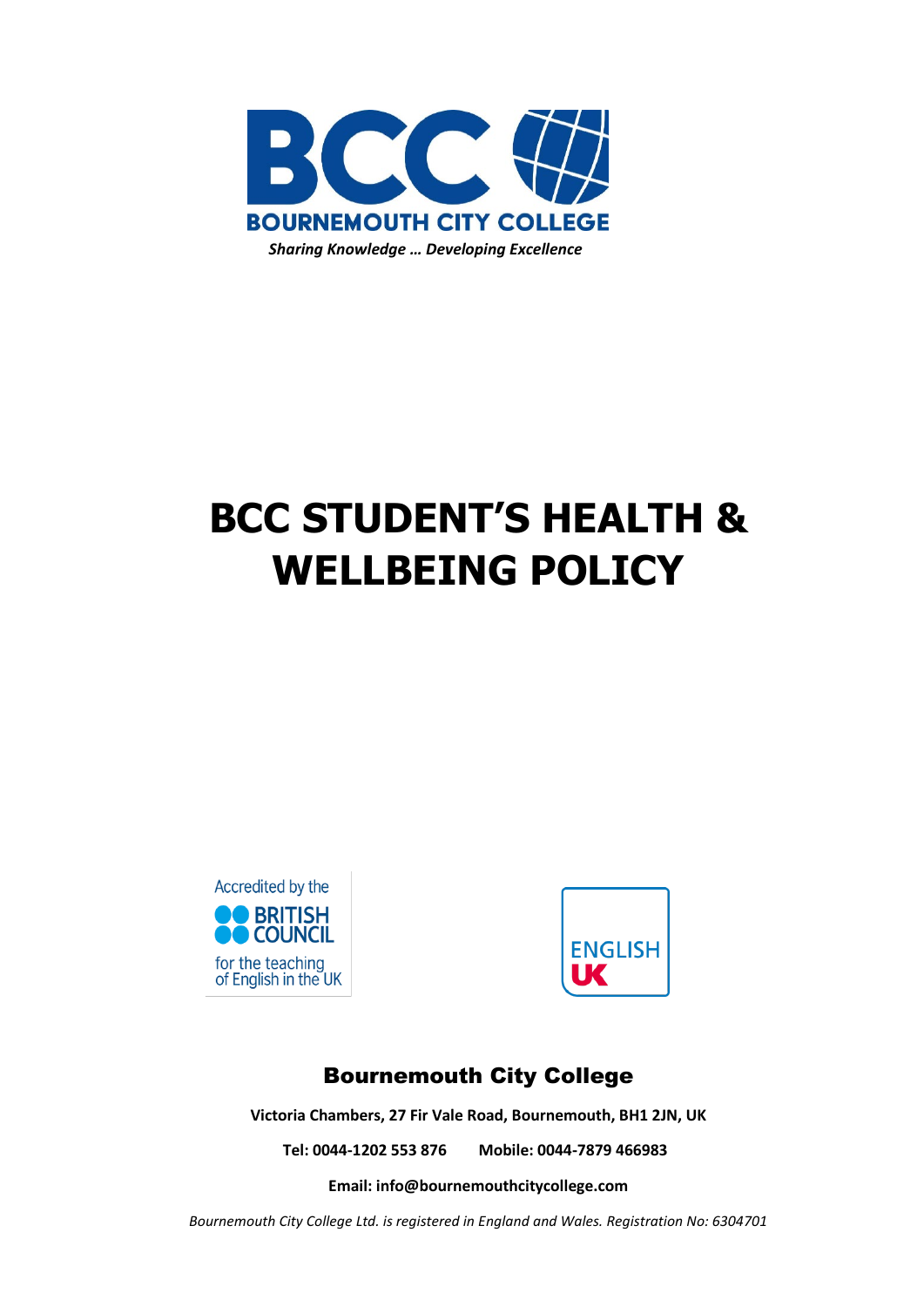# **SUMMARY:**

Bournemouth City College (BCC) takes health and wellbeing of its students very seriously. Mental wellbeing and mental health is a state when individual realises its own abilities to cope with normal stresses of life. BCC aims to promote and to maintain of mental wealth, health and wellbeing of all students, positively promote the health and wellbeing of all students using accessible information and support, and allow participate students in health and wellbeing initiatives and programmes. This document includes:

- *1) BCC students wellbeing policy in general*
- *2) BCC Procedures*
- *3) Drug, Alcohol*
- *4) Self-harm and mental health*
- *5) Stress*
- *6) Eating disorders*
- *7) Health eating*
- *8) Smoking*
- *9) Physical Exercise*

BCC staff must follow the procedures and steps set out in this document to ensure that consistency is followed by all members of BCC.

This policy is reviewed and amended due to business needs and requirements on a regular basis.

| <b>Policy created</b><br>by: | <b>Policy created:</b> | <b>Last Reviewed:</b> | <b>Last Reviewed:</b> | Last Reviewed: |
|------------------------------|------------------------|-----------------------|-----------------------|----------------|
| Turcekova                    | July 2019              | <b>July 2020</b>      | <b>July 2021</b>      |                |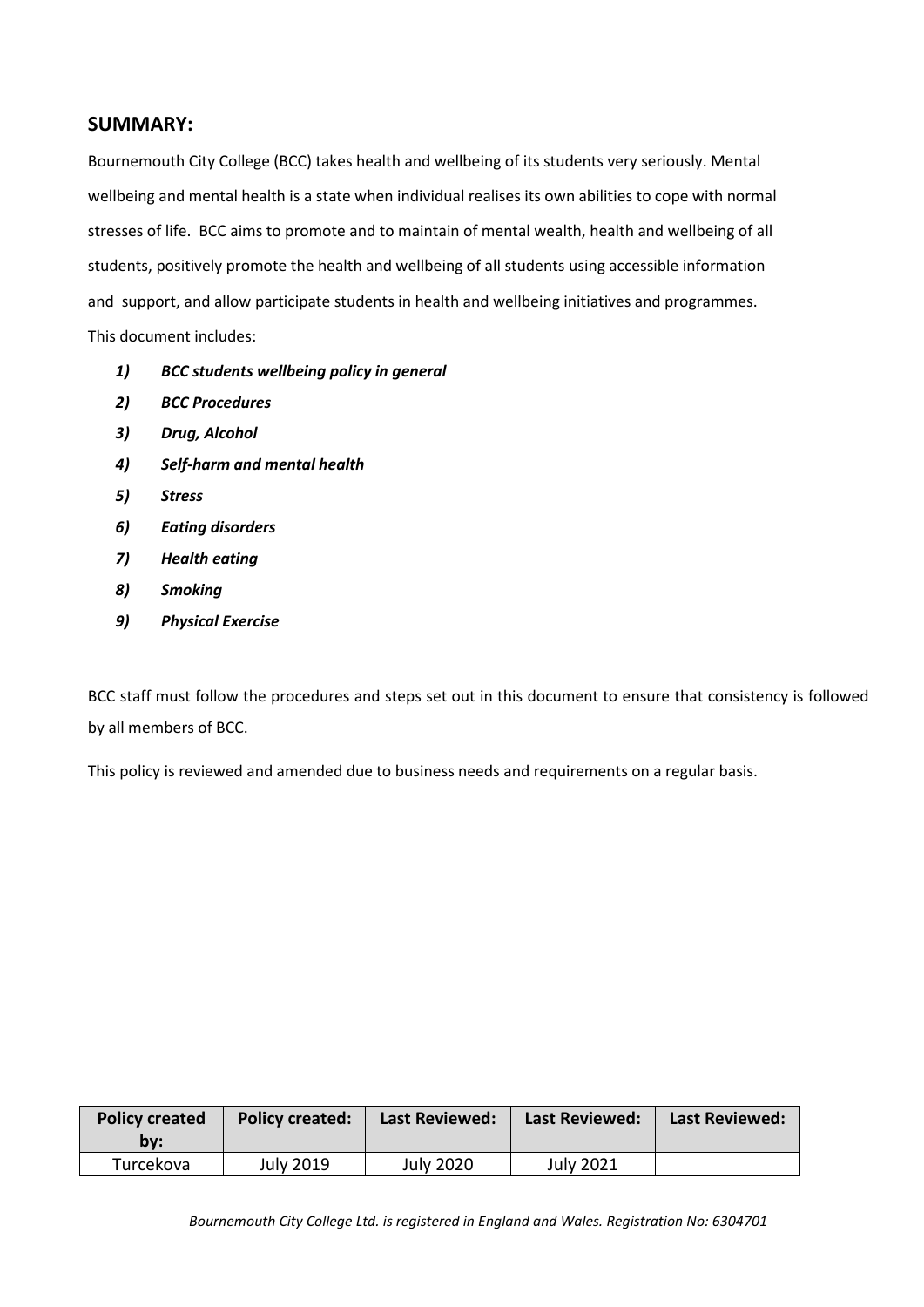# **BCC STUDENTS WELLBEING POLICY IN GENERAL**

Mental health and wellbeing are associated with many of the leading causes of different diseases and disability in our society. The purpose of this policy is to maximise the mental, social and physical wellbeing of all BCC students through promotion of a safe and healthy environment in which teaching and learning take place. BCC is committed to:

- *To promote student health and wellbeing through policies, support, information networks and regular health campaigns*
- *To prevent physical and mental health and wellbeing*
- *To support any student with mental problems*

# **BCC PROCEDURES**

The BCC recognises its responsibility to promote an emphasis toward good physical and mental health and wellbeing and therefore it aims to:

- 1) promote good practice in both physical and mental health and wellbeing activities
- 2) provide training for key staff to enable them to implement the health and well-being policy
- 3) take advantage of training and information external sources providers
- 4) recognise the limits of what key staff can do and seek advice at the earliest opportunities
- 5) provide confidential counselling for students whose wellbeing is affected by either school work or external factors
- 6) promote healthy eating habits, alcohol awareness, exercise

#### **DRUG, ALCOHOL**

BCC has zero tolerance on drugs and alcohol or any other substances related to them. Drug or alcohol problems are very serious. If BCC believes that any student may have used any drugs or is under influence of them, BCC will start disciplinary process with student as well as a criminal offence. BCC sets up some rules: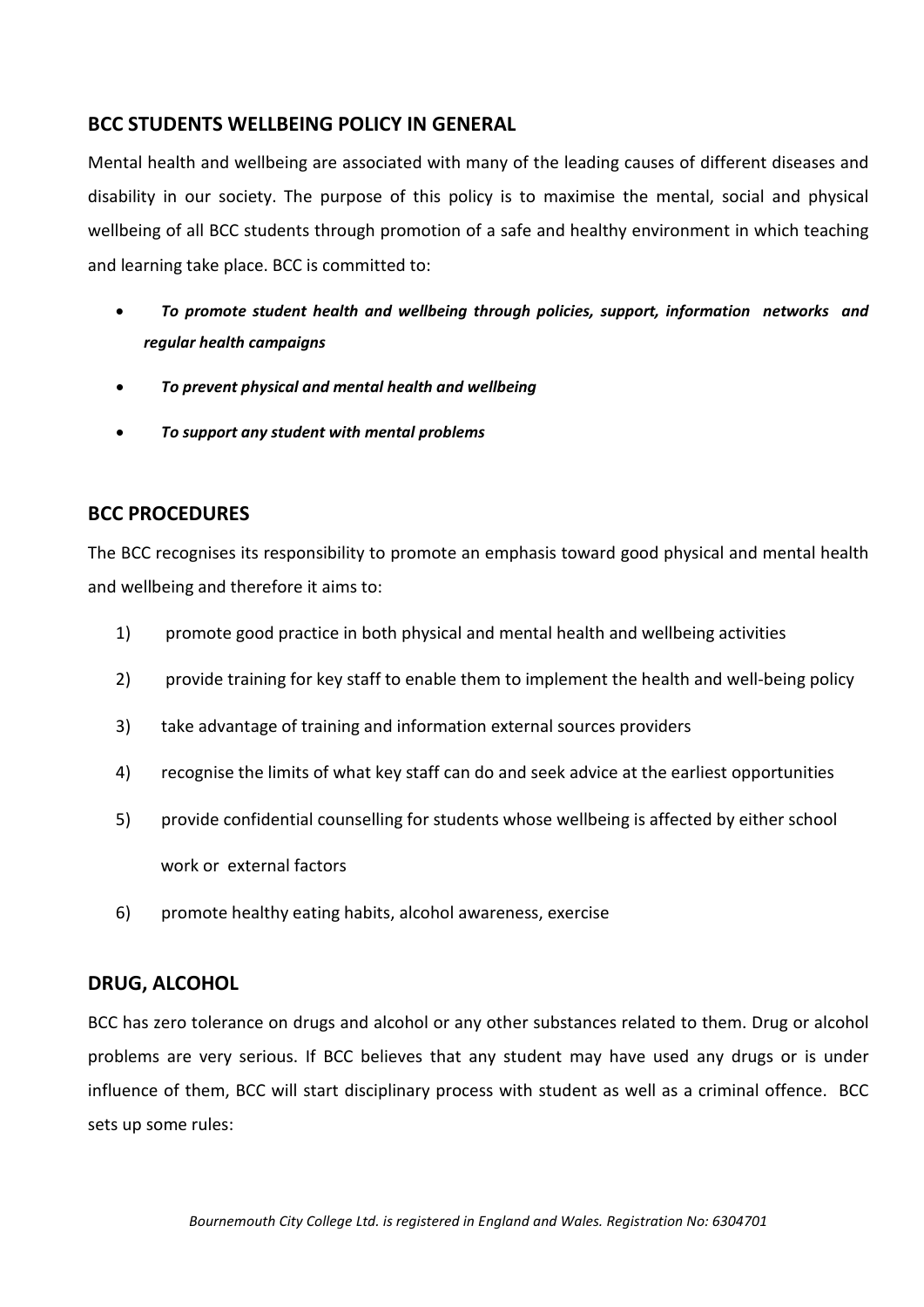- 1) no student should attend classroom under any drug or alcohol influence, with exception of drugs, which are prescribed for medical purposes *( this has to be recorded and advised by student at the arrival or when this situation occurs and should be only on temporarily basis.)*
- 2) If there is a reasonable belief that student is under influence of drugs or alcohol, BCC will raise student's awareness and start disciplinary process with student
- 3) BCC will provide a guidance on alcohol and drug related issues in order to help students ' awareness, their legal, personal and social responsibilities to this matter.
- 4) BCC will provide students with professional help (if required) for those with alcohol and drug related problems.
- 5) BCC has zero tolerance to any verbal or physical abuse towards any other students, or member of BCC staff, caused by drug or alcohol influenced behaviour as well as a criminal offence.

#### **SELF-HARM AND MENTAL HEALTH**

The mental health problems affect the individual's ability to balance her/his life. The mental health problems can range from stress and anxiety to serious mental conditions, which could be diagnosed and treated by the professional health services. Any members of staff can identify students with concerns such as:

- **Stress / anxiety attack**
- **Depression**
- **Eating disorder**
- **Changes in behaviour**

BCC policy is created to support students with these problems and offer range of additional services and support, which may help such as: counselling in the BCC, counselling by external organisations or visit a local GP.

BCC will raise awareness of self-harm and concerns should be referred to classroom teacher on the first instance or wellbeing person or Managing Director. Tutorial sessions should be the first instance to consult with any problems related to self-harm concerns.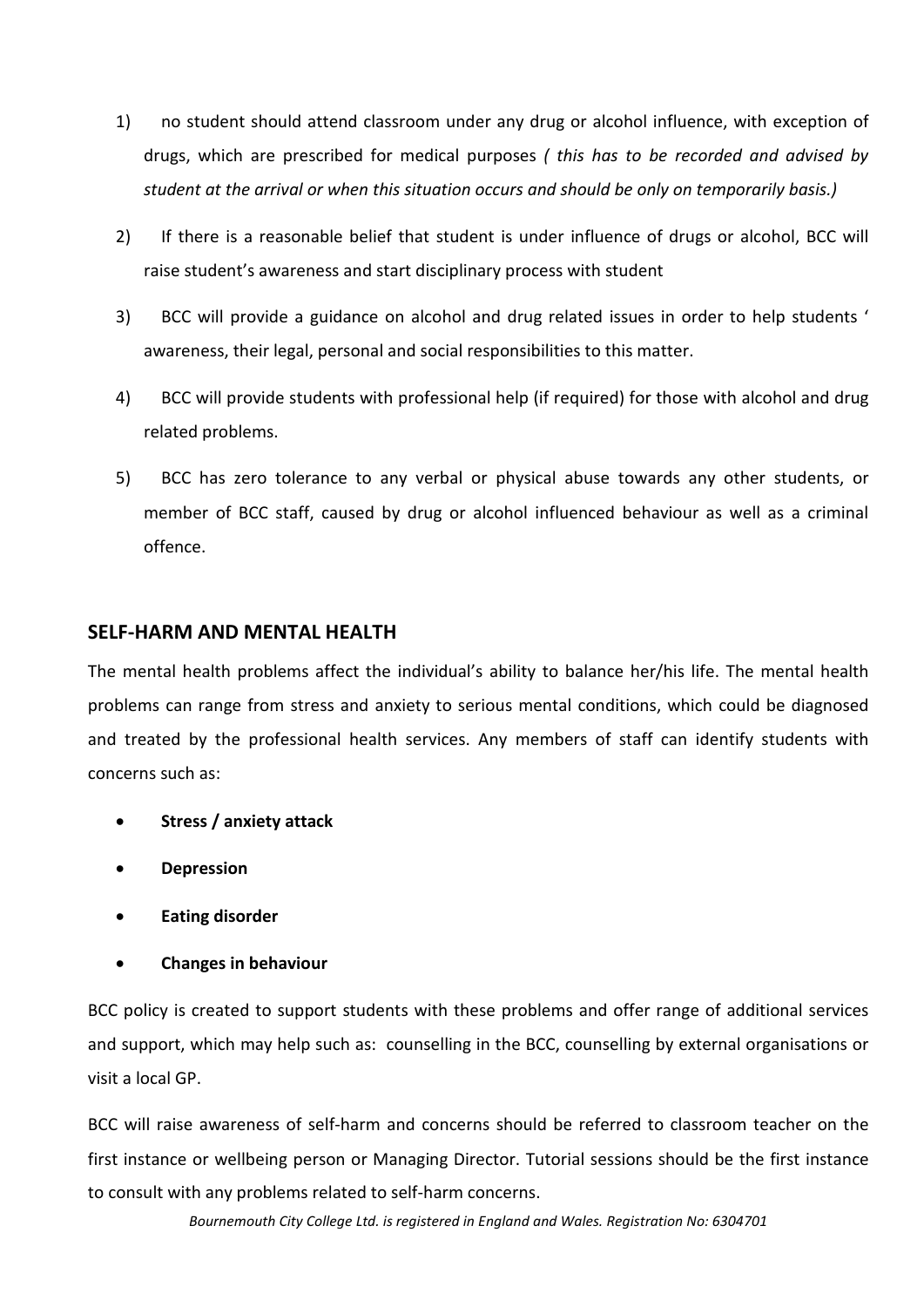# **STRESS**

Stress is very common mental problem and very often underestimated one. It is part of natural life cycle, however, when the physiological changes continue for a prolonged period could effect and become more serious. Stress overall can be caused by a wide variety of factors and the effects of possible sources of stress will effect each student differently. Stress could be caused by the external or internal factors, or sometimes even a combination of both. People are different and react differently to work pressures, deadlines or workload. BCC will aim to:

- All staff will be aware of stress and its effects on individual, in order to provide support and assess student's situation
- All staff will have support to advise on external counselling bodies and organization

#### *BCC will make sure that:*

- Students have access to the BCC wellbeing person in order to assist them on the first level of contact
- Students are aware of stress symptoms and are able to look for a help
- Students are completing the tutorial sessions, as a part of monitoring progress for student wellbeing
- If there is a situation occurs, where the stress pressure on students is recognizable, there is enough support from the BCC in order to assist them

# **EATING DISORDERS**

BCC is aware of situation, where the students would like to change the shapes or weight, particularly in early years, however the major changes with adult students, could be sign of an eating disorder. BCC staffs have to be aware of following:

- Students may suffer from other conditions, which could lead to weight lost
- Students may fast for religious reasons

Any signs of weight loss, should be discussed on tutorial sessions on the first place and followed to Managing Director accordingly.